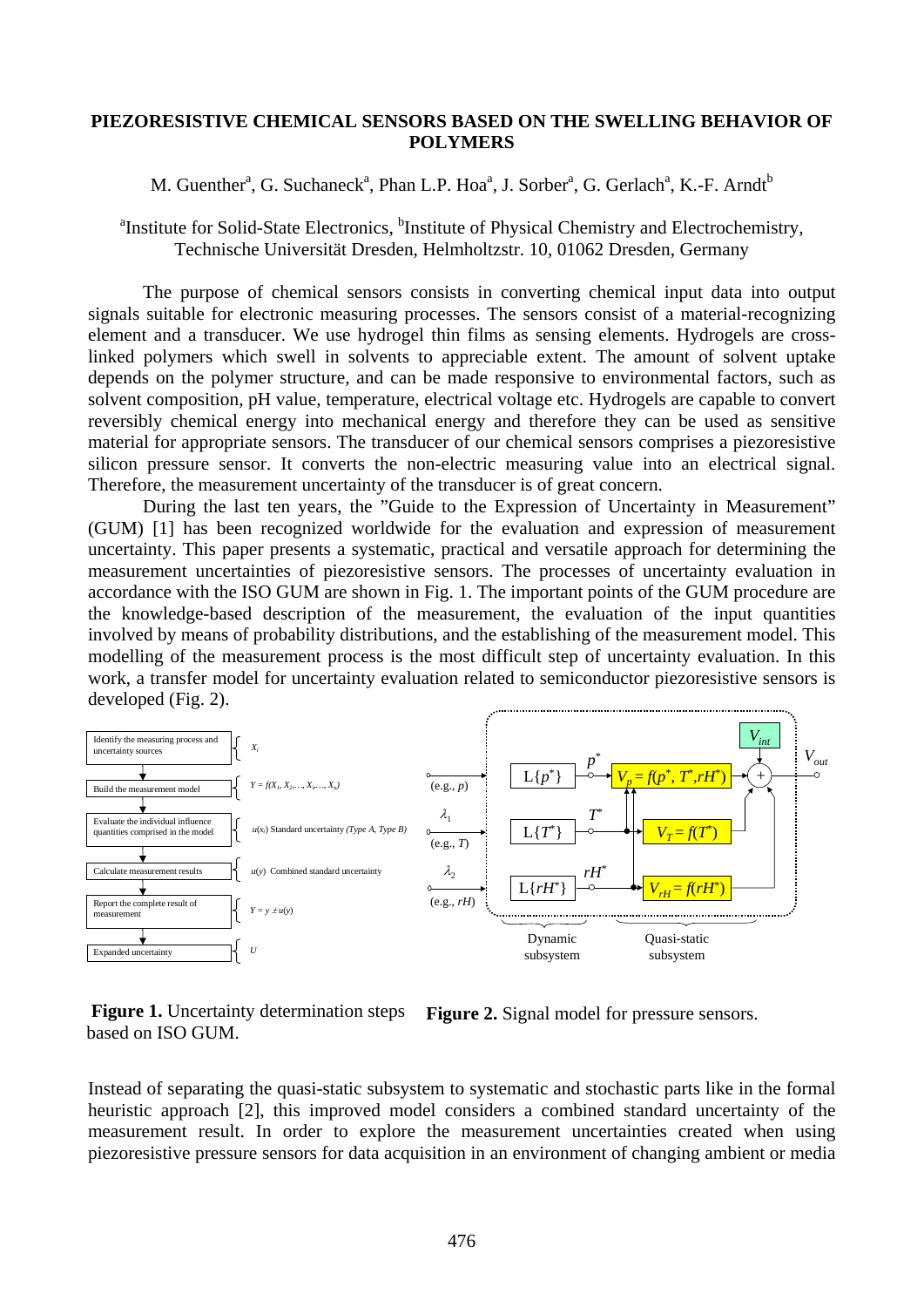conditions, experiments are performed to observe the response of different piezoresistive pressure sensors under appropriate conditions of temperature, humidity, and pressure stimulation. For piezoresistive pressure sensors, it is found that for typical output voltage values of about (10...100) mV, the normalised covered uncertainty amounts to (0.06...0.60)%. Beside temperature, which is usually the dominating contribution to the measurement uncertainty of piezoresistive pressure sensor and which can be widely compensated, humidity plays also a considerable role.

Commercially available pressure sensor chips (Aktiv Sensor GmbH, Stahnsdorf, Germany) were used as mechano-electrical transducers for the transformation of membrane deflections into an appropriate electrical output signal. The hydrogel itself was brought into a cavity at the backside of the silicon chip and closed with a cover. This cavity on the backside of the chip was wet etched with a silicon nitride mask as etch resist. Therefore, only the backside of the chip comes in contact with the measuring species, whereas the frontside with the electronic components is strictly protected from it. Since the sensor chips showed excellent stable properties, the long-term stability of the sensor was solely determined by the stability of the hydrogel characteristics. Figure 3 illustrates the



operational principle of hydrogel-based sensors. The swelling or shrinking processes of the hydrogel were monitored by corresponding changes in the piezoresistance of an integrated Wheatstone bridge inside a rectangular silicon membrane.

Figure 3: Operational principle of hydrogel-based sensors with PVA/PAA layer, deposited onto the bending plate

1 bending plate; 2 mechano-electrical transducer (piezo-resistive bridge); 3 swellable hydrogel; 4 Sichip; 5 socket; 6 tube; 7 interconnect; 8 solution.

The swelling ability of pH-sensitive hydrogels depends on the functional acidic or basic groups at the polymer backbone. Due to the dissociation of these groups and the influx of counterions, the concentration of ions in the hydrogel is higher than in the surrounding solution. This causes a difference in osmotic pressure and results in a solution flux into the hydrogel and, consequently, in a swelling. The interaction and repulsion of charges along the polymer chain also lead to an increased swelling. The mechanical quasi-equilibrium of ionic gels occurs when the elastic restoring force of the polymer network balances the osmotic forces. During the swelling process hydroxide ions are transported into the neutral gel, while during the shrinkage protons diffuse into the gel and neutralize the negative charged acidic carboxylate groups. This ion diffusional flux induces an electrical potential difference that drives the electromigration of the ions in the direction opposite to that of the diffusion. In so-called "Donnan quasi-equilibrium" the diffusional flux of the ions in one direction is equal to the electromigrational flux in the opposite direction, resulting in a net zero mass transport and a net zero charge transport. A Nernst-Planck equation coupled with the Poisson equation and the mechanical equilibrium equations are used to describe the gel swelling/deswelling process. The change of the electrical potential  $\Delta \Psi$  at the gelsolution interface is a function of the pH value of the surrounding solution. Therefore, the gel deformation at different pH values of the solution can be considered as a mechano-electric effect using the linear irreversible thermodynamic modeling and the model of electromechanical coupling in ionic polymer materials.

The total time-dependent deformation  $e$  during the hydrogel swelling consists of the deformation  $e_w$ , which describes the water flux due to osmotic pressure, and of the deformation  $e_1$ ,